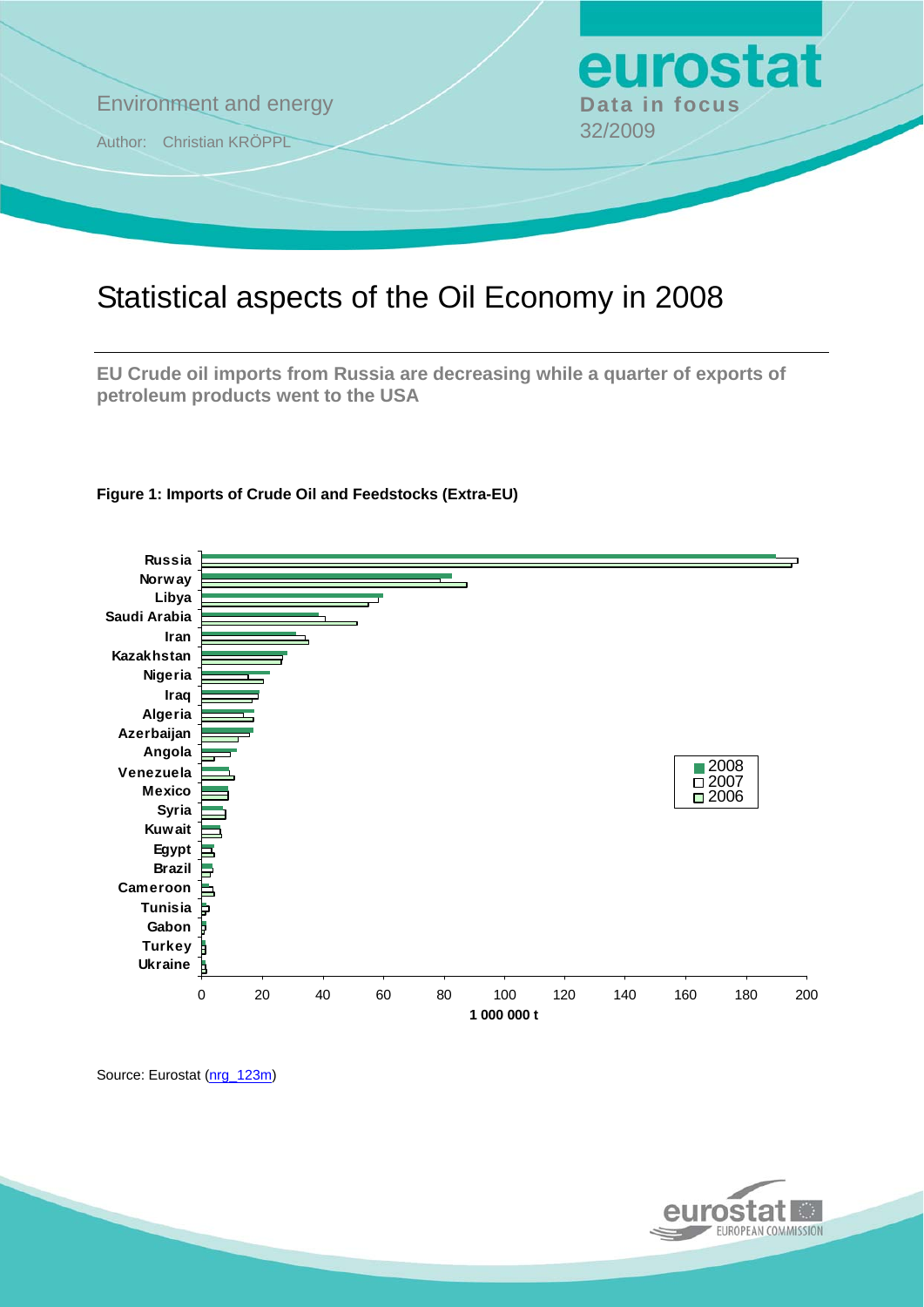



**Crude Oil and Feedstocks** 1000th 1000th 1000th 1000th 1000th 1000th 1000th 1000th 1000th 1000th 1000th 1000th 1000th 1000th 1000th 1000th 1000th 1000th 1000th 1000th 1000th 1000th 1000th 1000th 1000th 1000th 1000th 1000th 2006 2007 2008 *08/07 %* 2006 2007 2008 *08/07 %* 2006 2007 2008 *08/07 %* **European Union (EU-27)** 112 333 112 467 105 539 *-6.2* 646 949 638 455 641 436 *0.5* 588 597 582 688 589 866 *1.2*  **Euro area** 15 112 17 075 15 949 *-6.6* 507 186 503 111 496 436 *-1.3* 463 146 460 066 457 217 *-0.6*  **Belgium** - - - - 35 165 36 608 36 847 *0.7* 29 787 32 635 31 545 *-3.3*  **Bulgaria** 25 24 24 *0.0* 7 075 7 109 7 213 *1.5* 7 075 7 109 7 213 *1.5*  **Czech Republic** 366 364 348 *-4.4* 7 870 7 276 8 170 *12.3* 7 768 7 187 8 081 *12.4*  **Denmark** 16 318 15 170 14 036 *-7.5* 2 716 2 055 2 476 *20.5* 2 707 2 031 2 352 *15.8*  **Germany** 3 382 5 181 4 943 *-4.6* 109 648 106 815 105 391 *-1.3* 94 357 89 633 89 914 *0.3*  **Estonia** --- - --- - ---- **Ireland** - - - - 3 195 2 877 3 207 *11.5* 2 692 1 958 1 699 *-13.2*  **Greece** 94 81 62 *-23.5* 22 421 22 786 21 566 *-5.4* 22 291 22 674 21 327 *-5.9*  **Spain** 139 142 127 *-10.6* 61 225 59 009 60 517 *2.6* 59 631 57 347 58 091 *1.3*  **France** 1 902 997 996 *-0.1* 82 011 80 734 83 532 *3.5* 74 169 75 068 79 772 *6.3*  **Italy** 6 598 6 604 6 308 *-4.5* 93 496 95 918 89 213 *-7.0* 92 874 95 103 88 340 *-7.1*  **Cyprus** --- - --- : ---- **Latvia** - - - - - 27 23 *-14.8* - 27 23 *-14.8*  **Lithuania** 180 155 127 *-18.1* 8 518 5 810 9 439 *62.5* 8 477 5 658 9 376 *65.7*  **Luxembourg** --- - --- : ---- **Hungary** 1 038 931 967 *3.9* 7 100 7 160 6 907 *-3.5* 6 904 7 023 6 794 *-3.3*  **Malta** ::: : ::: : :::: **Netherlands** 2 022 3 103 2 548 *-17.9* 59 210 58 678 57 431 *-2.1* 50 224 48 489 48 713 *0.5*  **Austria** 945 944 944 *0.0* 8 313 7 947 8 365 *5.3* 7 947 7 615 8 103 *6.4*  **Poland** 769 688 722 *4.9* 20 680 21 876 21 720 *-0.7* 20 497 21 535 21 557 *0.1*  **Portugal** - - - - 14 616 13 517 12 682 *-6.2* 13 841 13 432 12 682 *-5.6*  **Romania** 5 016 5 071 4 787 *-5.6* 8 676 8 533 8 418 *-1.3* 8 676 8 533 8 418 *-1.3*  **Slovenia** --- - --- - ---- **Slovakia** 30 23 21 *-8.7* 5 749 6 150 5 910 *-3.9* 5 710 6 114 5 877 *-3.9*  **Finland** - - - - 12 137 12 071 11 776 *-2.4* 9 623 9 997 11 155 *11.6*  **Sweden** - - - - 19 757 18 414 21 556 *17.1* 13 470 12 366 13 831 *11.8*  **United Kingdom** 73 509 72 989 68 579 *-6.0* 57 371 57 084 59 078 *3.5* 49 877 51 153 55 004 *7.5*  **Production All Production Total Imports Extra-EU Imports** 

Source: Eurostat ([nrg\\_102m](http://nui.epp.eurostat.ec.europa.eu/nui/show.do?dataset=nrg_102m&lang=en), [nrg\\_123m\)](http://nui.epp.eurostat.ec.europa.eu/nui/show.do?dataset=nrg_123m&lang=en)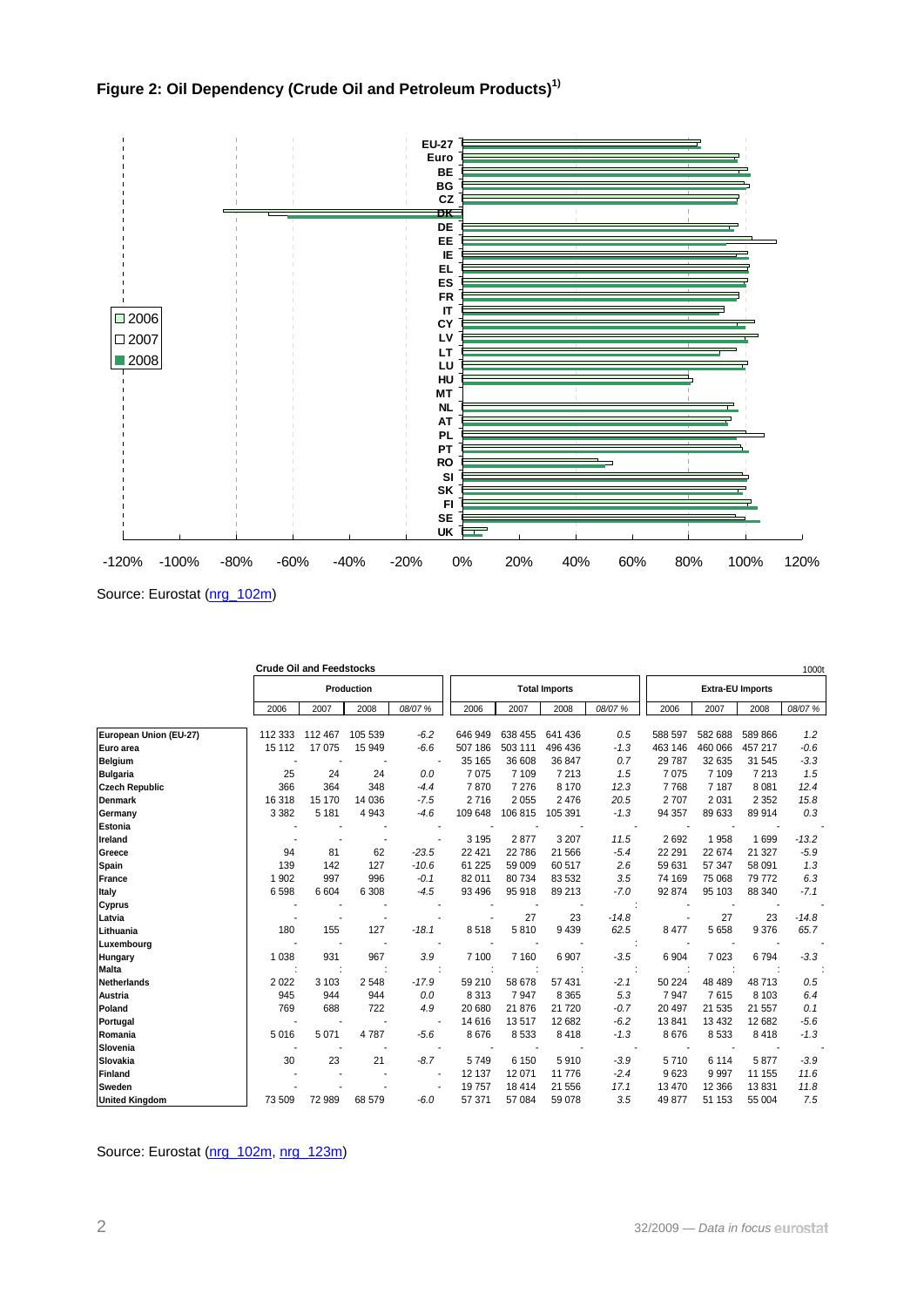|                        | <b>Crude Oil and Feedstocks</b> |         |                          |                          |         |         |                            |         |                                     |         |         | 1000t   |  |
|------------------------|---------------------------------|---------|--------------------------|--------------------------|---------|---------|----------------------------|---------|-------------------------------------|---------|---------|---------|--|
|                        |                                 |         | <b>Total Exports</b>     |                          |         |         | <b>Input to Refineries</b> |         | <b>Stocks on National Territory</b> |         |         |         |  |
|                        | 2006                            | 2007    | 2008                     | 08/07 %                  | 2006    | 2007    | 2008                       | 08/07 % | 2006                                | 2007    | 2008    | 08/07 % |  |
| European Union (EU-27) | 69 132                          | 67 636  | 66 829                   | $-1.2$                   | 735 122 | 730 040 | 715 479                    | $-2.0$  |                                     | 70 129  | 71 846  | 2.4     |  |
| Euro area              | 6778                            | 8428    | 8698                     | 3.2                      | 557 691 | 559 112 | 536 095                    | $-4.1$  |                                     | 54 209  | 55 305  | 2.0     |  |
| <b>Belgium</b>         | 2768                            | 3 4 7 6 | 4 2 6 9                  | 22.8                     | 37 342  | 39 274  | 38 254                     | $-2.6$  |                                     | 723     | 893     | 23.5    |  |
| <b>Bulgaria</b>        | $\overline{\phantom{a}}$        |         |                          |                          | 7 0 8 9 | 7 10 6  | 7 1 6 4                    | 0.8     |                                     | 224     | 321     | 43.3    |  |
| <b>Czech Republic</b>  | 42                              | 16      | 20                       | 25.0                     | 7959    | 7578    | 8 4 6 2                    | 11.7    |                                     | 1 1 2 1 | 1 2 2 7 | 9.5     |  |
| <b>Denmark</b>         | 11 588                          | 9515    | 9 1 3 4                  | $-4.0$                   | 7946    | 7778    | 7826                       | 0.6     |                                     | 664     | 670     | 0.9     |  |
| Germany                | 549                             | 690     | 135                      | $-80.4$                  | 121 417 | 119 186 | 116 328                    | $-2.4$  |                                     | 18 681  | 19912   | 6.6     |  |
| <b>Estonia</b>         |                                 |         |                          |                          |         |         |                            |         |                                     |         |         |         |  |
| Ireland                |                                 |         |                          |                          | 3 1 4 1 | 2762    | 3093                       | 12.0    |                                     | 136     | 248     | 82.4    |  |
| Greece                 | 1 0 5 4                         | 1 0 5 6 | 1 0 6 3                  | 0.7                      | 22 289  | 23 132  | 21896                      | $-5.3$  |                                     | 2073    | 2 2 5 9 | 9.0     |  |
| Spain                  |                                 |         |                          | $\overline{\phantom{a}}$ | 61 942  | 60 370  | 61 069                     | 1.2     |                                     | 7 0 20  | 7 3 5 2 | 4.7     |  |
| <b>France</b>          |                                 | 129     | 156                      | 20.9                     | 87 646  | 85 836  | 88776                      | 3.4     |                                     | 9552    | 9461    | $-1.0$  |  |
| Italy                  | 1707                            | 2 1 1 7 | 2 1 1 8                  | 0.0                      | 98 045  | 100 938 | 94 262                     | $-6.6$  |                                     | 6 3 9 1 | 6077    | $-4.9$  |  |
| Cyprus                 |                                 |         |                          |                          |         |         |                            |         |                                     |         |         |         |  |
| Latvia                 |                                 |         |                          |                          |         |         |                            |         |                                     |         |         |         |  |
| Lithuania              | 116                             | 156     | 129                      | $-17.3$                  | 8 2 5 1 | 5 6 9 5 | 9461                       | 66.1    |                                     | 414     | 296     | $-28.5$ |  |
| Luxembourg             |                                 |         |                          |                          |         |         |                            |         |                                     |         |         |         |  |
| Hungary                | 826                             | 612     | 489                      | $-20.1$                  | 8548    | 8738    | 8502                       | $-2.7$  |                                     | 802     | 810     | 1.0     |  |
| <b>Malta</b>           |                                 |         |                          |                          |         |         |                            |         |                                     |         |         |         |  |
| <b>Netherlands</b>     | 671                             | 935     | 935                      | 0.0                      | 81 917  | 84 168  | 69 035                     | $-18.0$ |                                     | 4 9 9 3 | 4 3 1 4 | $-13.6$ |  |
| Austria                |                                 |         | $\overline{\phantom{a}}$ | $\overline{\phantom{a}}$ | 9 4 6 5 | 9 3 3 2 | 9570                       | 2.6     |                                     | 1 6 6 0 | 1654    | $-0.4$  |  |
| Poland                 | 283                             | 270     | 249                      | $-7.8$                   | 21 548  | 21 752  | 22 3 8 3                   | 2.9     |                                     | 4696    | 4792    | 2.0     |  |
| Portugal               |                                 |         |                          | $\overline{\phantom{a}}$ | 14 539  | 13 453  | 12790                      | $-4.9$  |                                     | 1 2 4 6 | 1 1 7 1 | $-6.0$  |  |
| Romania                |                                 |         |                          |                          | 13 931  | 13 596  | 13743                      | 1.1     |                                     | 393     | 431     | 9.7     |  |
| Slovenia               |                                 |         |                          |                          |         |         |                            |         |                                     |         |         |         |  |
| Slovakia               | 29                              | 25      | 22                       | $-12.0$                  | 6 196   | 6 3 5 1 | 6 1 1 2                    | $-3.8$  |                                     | 511     | 540     | 5.7     |  |
| <b>Finland</b>         |                                 |         |                          |                          | 13752   | 14 310  | 14 9 11                    | 4.2     |                                     | 1 2 2 3 | 1 4 2 4 | 16.4    |  |
| Sweden                 | 542                             | 594     | 443                      | $-25.4$                  | 20 894  | 18790   | 21 647                     | 15.2    |                                     | 1 2 9 7 | 1736    | 33.8    |  |
| <b>United Kingdom</b>  | 48 957                          | 48 045  | 47 667                   | $-0.8$                   | 81 265  | 79 895  | 80 196                     | 0.4     |                                     | 6 3 0 9 | 6 2 5 7 | $-0.8$  |  |

Source: Eurostat (nrg 102m)





Source: Eurostat ([nrg\\_102m](http://nui.epp.eurostat.ec.europa.eu/nui/show.do?dataset=nrg_102m&lang=en))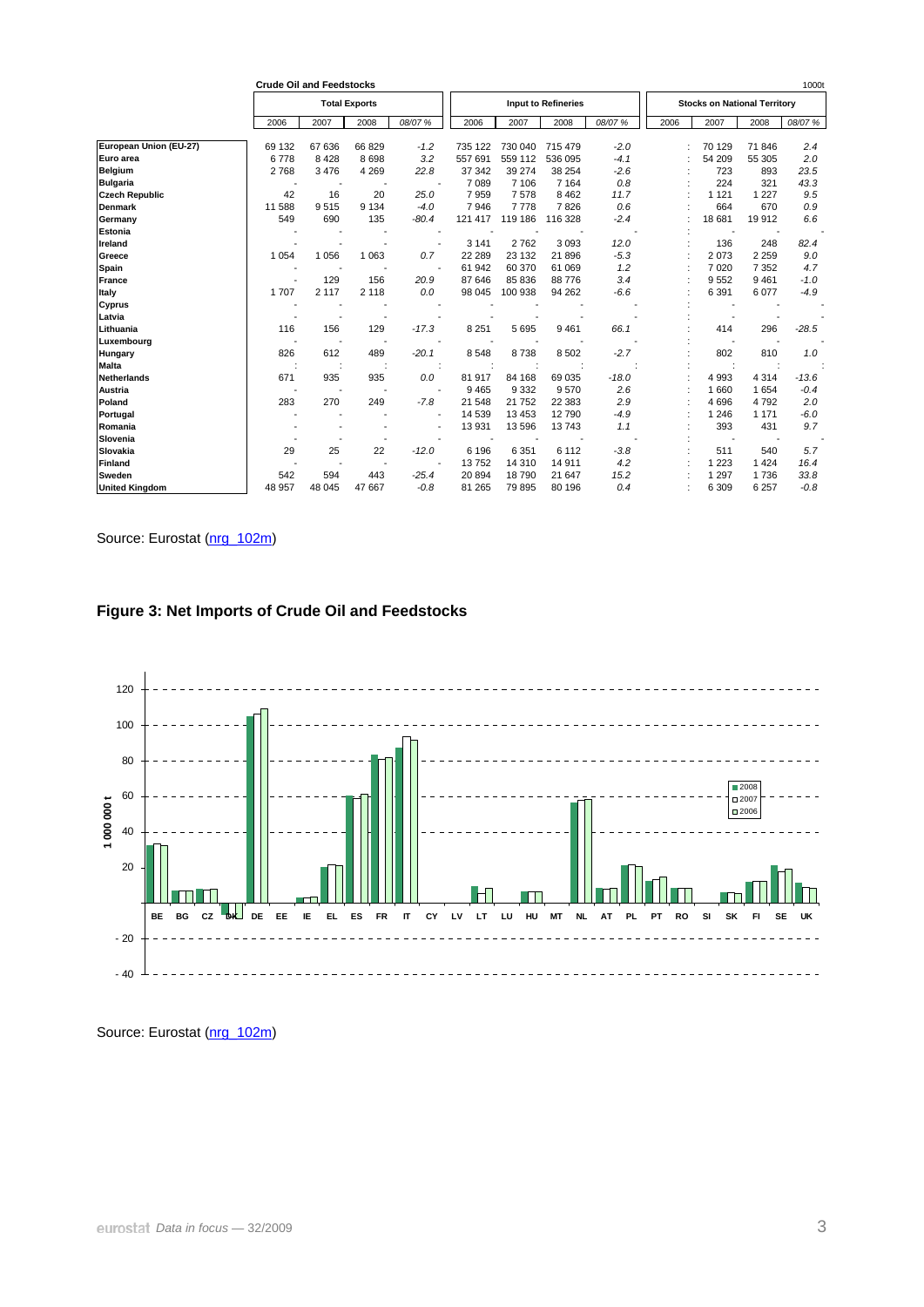|                        | <b>Petroleum Products - Inland Deliveries</b> |         |         |         |         |         |                     |         | 10001                          |         |         |         |  |  |
|------------------------|-----------------------------------------------|---------|---------|---------|---------|---------|---------------------|---------|--------------------------------|---------|---------|---------|--|--|
|                        | Total                                         |         |         |         |         |         | <b>Motor Spirit</b> |         | <b>Kerosenes and Jet Fuels</b> |         |         |         |  |  |
|                        | 2006                                          | 2007    | 2008    | 08/07 % | 2006    | 2007    | 2008                | 08/07%  | 2006                           | 2007    | 2008    | 08/07 % |  |  |
| European Union (EU-27) | 614 120                                       | 591 141 | 597 419 | 1.1     | 105 688 | 103 230 | 97 611              | $-5.4$  | 56 570                         | 57 401  | 57 654  | 0.4     |  |  |
| Euro area              | 461 012                                       | 439 637 | 447 705 | 1.8     | 70 163  | 68 227  | 64 944              | $-4.8$  | 36 386                         | 37 430  | 37 748  | 0.9     |  |  |
| Belgium                | 19636                                         | 18795   | 20 852  | 10.9    | 1 4 6 5 | 1 3 7 6 | 1 307               | $-5.0$  | 1 2 1 9                        | 1 0 6 7 | 1 5 5 0 | 45.3    |  |  |
| <b>Bulgaria</b>        | 4 4 9 3                                       | 5 3 2 6 | 4791    | $-10.0$ | 632     | 958     | 727                 | $-24.1$ | 220                            | 215     | 242     | 12.6    |  |  |
| <b>Czech Republic</b>  | 9613                                          | 9 4 5 7 | 9617    | 1.7     | 2014    | 2 0 8 5 | 2 0 3 1             | $-2.6$  | 344                            | 378     | 392     | 3.7     |  |  |
| <b>Denmark</b>         | 8 1 5 7                                       | 8 1 0 4 | 7576    | $-6.5$  | 1861    | 1837    | 1755                | $-4.5$  | 905                            | 1 0 8 7 | 905     | $-16.7$ |  |  |
| Germany                | 113 527                                       | 104 946 | 110 421 | 5.2     | 22 621  | 21 313  | 20 586              | $-3.4$  | 8510                           | 8822    | 8 9 4 3 | 1.4     |  |  |
| Estonia                | 1 1 9 0                                       | 1 3 2 9 | 1 2 7 9 | $-3.8$  | 328     | 383     | 282                 | $-26.4$ | 39                             | 69      | 83      | 20.3    |  |  |
| Ireland                | 9023                                          | 8826    | 8881    | 0.6     | 1728    | 1827    | 1724                | $-5.6$  | 1798                           | 1886    | 1889    | 0.2     |  |  |
| Greece                 | 17519                                         | 17 002  | 17 094  | 0.5     | 3 9 5 9 | 4 1 3 7 | 4 0 5 9             | $-1.9$  | 1 2 8 0                        | 1 2 8 5 | 1 308   | 1.8     |  |  |
| Spain                  | 65 226                                        | 65 997  | 63 377  | $-4.0$  | 6938    | 6 6 8 0 | 6 2 9 7             | $-5.7$  | 5422                           | 5704    | 5 6 3 1 | $-1.3$  |  |  |
| France                 | 85 849                                        | 84 341  | 84 750  | 0.5     | 9 0 8 1 | 8 6 0 9 | 7953                | $-7.6$  | 7066                           | 7 2 4 6 | 7 2 6 5 | 0.3     |  |  |
| Italy                  | 76 607                                        | 74 309  | 69 983  | $-5.8$  | 12 602  | 12 4 26 | 11 589              | $-6.7$  | 4488                           | 4581    | 4 2 7 8 | $-6.6$  |  |  |
| <b>Cyprus</b>          | 2635                                          | 2697    | 2776    | 2.9     | 322     | 352     | 373                 | 6.0     | 314                            | 303     | 300     | $-1.0$  |  |  |
| Latvia                 | 1441                                          | 1566    | 1482    | $-5.4$  | 378     | 407     | 371                 | $-8.8$  | 74                             | 90      | 98      | 8.9     |  |  |
| Lithuania              | 2059                                          | 2 2 2 8 | 2 3 1 4 | 3.9     | 360     | 433     | 437                 | 0.9     | 50                             | 69      | 78      | 13.0    |  |  |
| Luxembourg             | 2915                                          | 2883    | 2845    | $-1.3$  | 450     | 431     | 418                 | $-3.0$  | 392                            | 422     | 337     | $-20.1$ |  |  |
| Hungary                | 6 9 0 0                                       | 7 0 2 2 | 7 0 8 9 | 1.0     | 1546    | 1579    | 1 5 6 5             | $-0.9$  | 240                            | 255     | 261     | 2.4     |  |  |
| <b>Malta</b>           |                                               |         |         |         |         |         |                     |         |                                |         |         |         |  |  |
| Netherlands            | 27 0 22                                       | 19 353  | 26 721  | 38.1    | 4 1 7 3 | 4 3 9 6 | 4 2 3 1             | $-3.8$  | 3 6 6 0                        | 3659    | 3740    | 2.2     |  |  |
| Austria                | 13 5 30                                       | 12811   | 12 634  | $-1.4$  | 2 0 0 3 | 1 9 6 7 | 1830                | $-7.0$  | 684                            | 723     | 724     | 0.1     |  |  |
| Poland                 | 21 268                                        | 21 451  | 22 5 37 | 5.1     | 4 1 9 9 | 4 1 5 4 | 4 2 6 9             | 2.8     | 412                            | 432     | 522     | 20.8    |  |  |
| Portugal               | 13 28 8                                       | 13 308  | 12 6 20 | $-5.2$  | 1678    | 1587    | 1 4 8 7             | $-6.3$  | 899                            | 972     | 996     | 2.5     |  |  |
| Romania                | 8634                                          | 8645    | 9 3 1 1 | 7.7     | 1 5 9 1 | 1536    | 1 3 9 8             | $-9.0$  | 165                            | 161     | 156     | $-3.1$  |  |  |
| Slovenia               | 2 5 0 4                                       | 2 4 9 1 | 2 9 3 0 | 17.6    | 638     | 620     | 649                 | 4.7     | 23                             | 31      | 26      | $-16.1$ |  |  |
| Slovakia               | 2777                                          | 2950    | 3 0 8 0 | 4.4     | 642     | 637     | 672                 | 5.5     | 39                             | 60      | 60      |         |  |  |
| Finland                | 8 9 5 4                                       | 8928    | 8741    | $-2.1$  | 1863    | 1869    | 1769                | $-5.4$  | 592                            | 669     | 701     | 4.8     |  |  |
| Sweden                 | 13 117                                        | 12 9 26 | 13 0 29 | 0.8     | 3 9 8 4 | 3 9 2 4 | 3689                | $-6.0$  | 889                            | 944     | 996     | 5.5     |  |  |
| <b>United Kingdom</b>  | 76 236                                        | 73 450  | 70 689  | $-3.8$  | 18 632  | 17 707  | 16 143              | $-8.8$  | 16 845                         | 16 271  | 16 172  | $-0.6$  |  |  |

|                        |         |                  |         | <b>Petroleum Products - Inland Deliveries</b> |         |              |                          |         |                                                   |         |         | 10001   |  |
|------------------------|---------|------------------|---------|-----------------------------------------------|---------|--------------|--------------------------|---------|---------------------------------------------------|---------|---------|---------|--|
|                        |         | Gas / Diesel Oil |         |                                               |         |              | <b>Residual Fuel</b>     |         | <b>Miscellaneous</b><br><b>Petroleum Products</b> |         |         |         |  |
|                        | 2006    | 2007             | 2008    | 08/07 %                                       | 2006    | 2007         | 2008                     | 08/07 % | 2006                                              | 2007    | 2008    | 08/07 % |  |
| European Union (EU-27) | 282 469 | 278 370          | 285 435 | 2.5                                           | 45 048  | 38 832       | 34 301                   | $-11.7$ | 96 398                                            | 87 434  | 93 759  | 7.2     |  |
| Euro area              | 222 320 | 215 596          | 221 742 | 2.9                                           | 36 780  | 32 480       | 29 080                   | $-10.5$ | 77844                                             | 69 665  | 75 359  | 8.2     |  |
| <b>Belgium</b>         | 11 245  | 10572            | 10 389  | $-1.7$                                        | 1 1 9 9 | 1 0 0 5      | 601                      | $-40.2$ | 4 1 7 7                                           | 4413    | 6577    | 49.0    |  |
| <b>Bulgaria</b>        | 1776    | 2 1 7 9          | 2 0 6 7 | $-5.1$                                        | 202     | 219          | 289                      | 32.0    | 1 2 1 5                                           | 1 3 2 1 | 1 0 5 3 | $-20.3$ |  |
| <b>Czech Republic</b>  | 3978    | 4 0 6 8          | 4 1 2 6 | 1.4                                           | 389     | 371          | 322                      | $-13.2$ | 2635                                              | 2 3 9 8 | 2512    | 4.8     |  |
| <b>Denmark</b>         | 4 0 2 5 | 3946             | 3971    | 0.6                                           | 632     | 469          | 379                      | $-19.2$ | 564                                               | 606     | 432     | $-28.7$ |  |
| Germany                | 55 637  | 48 984           | 55 213  | 12.7                                          | 6 2 8 8 | 6 0 8 2      | 5849                     | $-3.8$  | 17 146                                            | 16 392  | 16 4 18 | 0.2     |  |
| <b>Estonia</b>         | 601     | 655              | 571     | $-12.8$                                       | 210     | 200          | 327                      | 63.5    |                                                   |         |         |         |  |
| Ireland                | 3720    | 3969             | 3816    | $-3.9$                                        | 1 0 0 2 | 738          | 669                      | $-9.3$  | 636                                               | 265     | 636     | 140.0   |  |
| Greece                 | 7606    | 7 2 7 6          | 6954    | $-4.4$                                        | 2 8 3 4 | 2762         | 2792                     | 1.1     | 1 3 7 3                                           | 1 0 9 3 | 1511    | 38.2    |  |
| Spain                  | 34 113  | 35 573           | 33 861  | $-4.8$                                        | 4815    | 4 1 4 7      | 4 0 7 6                  | $-1.7$  | 11 847                                            | 11826   | 11 518  | $-2.6$  |  |
| <b>France</b>          | 48 247  | 47 644           | 49 0 95 | 3.0                                           | 3 0 9 6 | 2 7 7 3      | 2655                     | $-4.3$  | 15 2 43                                           | 15 061  | 14 707  | $-2.4$  |  |
| Italy                  | 31 244  | 30 947           | 30 995  | 0.2                                           | 11 688  | 9556         | 7 4 4 2                  | $-22.1$ | 12 840                                            | 13 206  | 11 494  | $-13.0$ |  |
| Cyprus                 | 535     | 516              | 519     | 0.6                                           | 1 200   | 1 2 5 7      | 1 3 0 1                  | 3.5     | 210                                               | 214     | 229     | 7.0     |  |
| Latvia                 | 728     | 839              | 806     | $-3.9$                                        | 53      | 40           | 26                       | $-35.0$ | 149                                               | 138     | 131     | $-5.1$  |  |
| Lithuania              | 898     | 1 100            | 1 1 4 4 | 4.0                                           | 209     | 75           | 122                      | 62.7    | 271                                               | 294     | 302     | 2.7     |  |
| Luxembourg             | 2 0 4 0 | 2 0 0 7          | 2 0 6 7 | 3.0                                           |         | $\mathbf{1}$ | $\overline{\phantom{a}}$ |         | 21                                                | 12      | 12      |         |  |
| <b>Hungary</b>         | 2865    | 3 0 5 5          | 3 2 0 8 | 5.0                                           | 147     | 118          | 78                       | $-33.9$ | 1663                                              | 1679    | 1598    | $-4.8$  |  |
| <b>Malta</b>           |         |                  |         |                                               |         |              |                          |         |                                                   |         |         |         |  |
| <b>Netherlands</b>     | 7785    | 7983             | 8 1 5 5 | 2.2                                           | 34      | 92           | 78                       | $-15.4$ | 8711                                              | 1564    | 7 2 1 1 | 361.1   |  |
| <b>Austria</b>         | 8019    | 7653             | 7760    | 1.4                                           | 1 0 6 2 | 864          | 771                      | $-10.8$ | 1583                                              | 1 4 4 7 | 1 3 9 7 | $-3.5$  |  |
| Poland                 | 9985    | 10831            | 11771   | 8.7                                           | 1 4 9 7 | 762          | 561                      | $-26.4$ | 2850                                              | 2927    | 2 9 6 8 | 1.4     |  |
| Portugal               | 5406    | 5 4 5 7          | 5 3 7 9 | $-1.4$                                        | 1882    | 1765         | 1565                     | $-11.3$ | 2538                                              | 2 6 6 8 | 2 3 3 5 | $-12.5$ |  |
| Romania                | 3 2 9 0 | 3881             | 4525    | 16.6                                          | 1 1 4 8 | 556          | 197                      | $-64.6$ | 1688                                              | 1746    | 2 3 3 4 | 33.7    |  |
| Slovenia               | 1550    | 1583             | 1950    | 23.2                                          | 77      | 60           | 79                       | 31.7    | 133                                               | 117     | 143     | 22.2    |  |
| Slovakia               | 1 1 8 4 | 1 3 6 3          | 1468    | 7.7                                           | 33      | 12           | $\overline{4}$           | $-66.7$ | 740                                               | 742     | 741     | $-0.1$  |  |
| Finland                | 3989    | 4 0 6 9          | 4 1 2 1 | 1.3                                           | 1569    | 1 3 6 6      | 1 1 9 8                  | $-12.3$ | 646                                               | 645     | 430     | $-33.3$ |  |
| Sweden                 | 4916    | 4785             | 4858    | 1.5                                           | 1 2 5 2 | 982          | 825                      | $-16.0$ | 1 3 1 4                                           | 1522    | 1939    | 27.4    |  |
| <b>United Kingdom</b>  | 27 087  | 27 435           | 26 647  | $-2.9$                                        | 2 5 2 9 | 2 5 6 0      | 2 0 9 5                  | $-18.1$ | 6 205                                             | 5 1 3 8 | 5 1 3 1 | $-0.1$  |  |

Source: Eurostat (nrg 102m)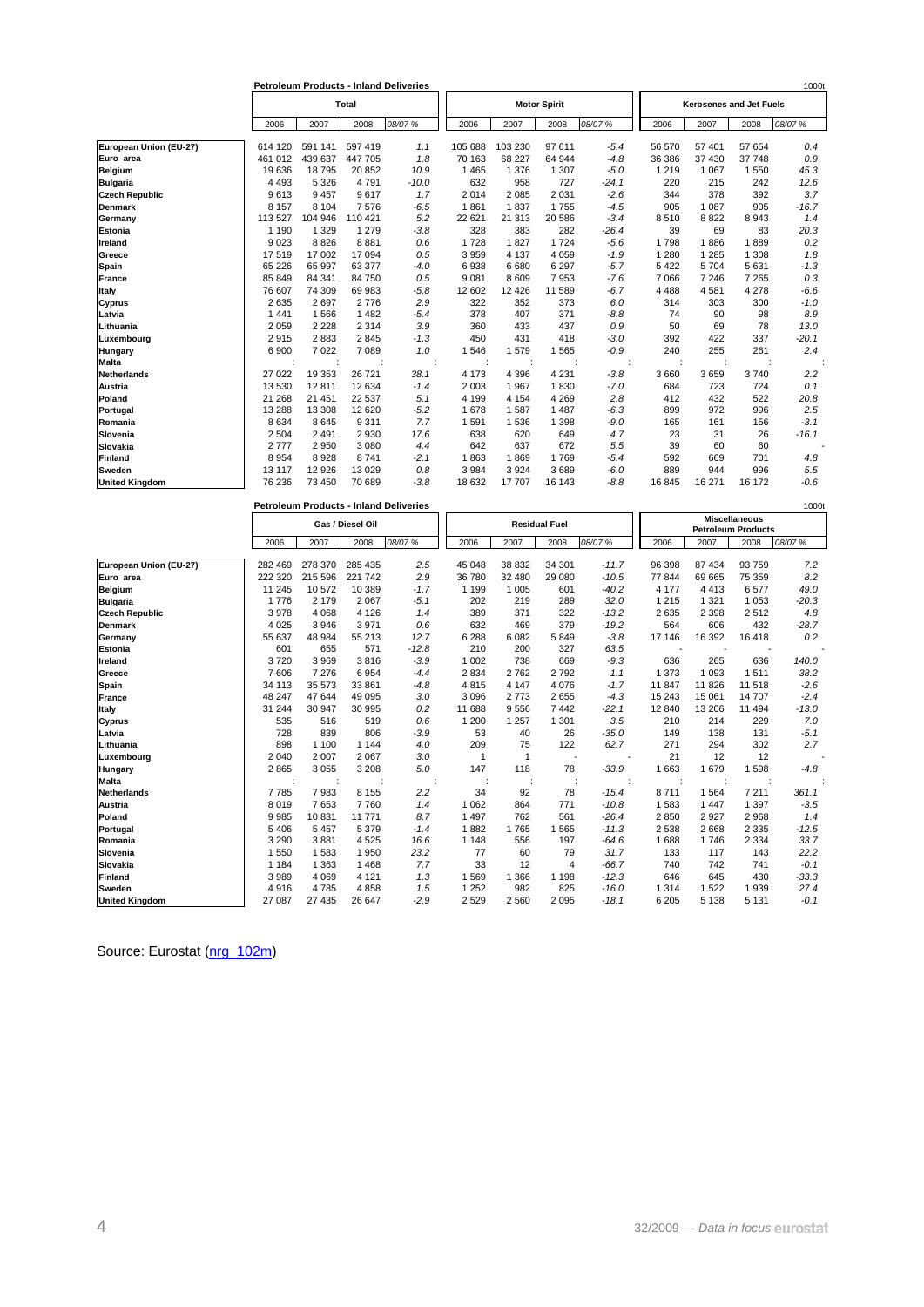|                        |         | <b>Petroleum Products</b> |                      |         |                      |         |          | 1000t   |  |  |  |
|------------------------|---------|---------------------------|----------------------|---------|----------------------|---------|----------|---------|--|--|--|
|                        |         |                           | <b>Total Imports</b> |         | <b>Total Exports</b> |         |          |         |  |  |  |
|                        | 2006    | 2007                      | 2008                 | 08/07 % | 2006                 | 2007    | 2008     | 08/07 % |  |  |  |
| European Union (EU-27) | 300 249 | 278 146                   | 285 197              | 2.5     | 278 097              | 267 180 | 276 370  | 3.4     |  |  |  |
| Euro area              | 243 696 | 223 315                   | 233 310              | 4.5     | 213 071              | 205 614 | 209 880  | 2.1     |  |  |  |
| <b>Belgium</b>         | 19 178  | 17 371                    | 17 989               | 3.6     | 21 0 54              | 20 917  | 19 385   | $-7.3$  |  |  |  |
| <b>Bulgaria</b>        | 1 5 6 9 | 1590                      | 1411                 | $-11.3$ | 3806                 | 2 9 9 4 | 3 4 5 6  | 15.4    |  |  |  |
| <b>Czech Republic</b>  | 2865    | 3 1 5 7                   | 2705                 | $-14.3$ | 1 1 3 4              | 997     | 1 3 3 2  | 33.6    |  |  |  |
| <b>Denmark</b>         | 5 5 0 1 | 5784                      | 6 3 2 4              | 9.3     | 4 1 8 2              | 4 6 4 3 | 4732     | 1.9     |  |  |  |
| Germany                | 36 982  | 28 622                    | 34 686               | 21.2    | 27 345               | 28 080  | 25 4 7 5 | $-9.3$  |  |  |  |
| <b>Estonia</b>         | 1 1 3 4 | 1 2 5 2                   | 1 0 3 2              | $-17.6$ |                      |         |          |         |  |  |  |
| Ireland                | 6910    | 6 3 6 7                   | 6 1 6 4              | $-3.2$  | 1 302                | 1 2 5 3 | 1 2 5 1  | $-0.2$  |  |  |  |
| Greece                 | 6 0 3 5 | 4 8 0 4                   | 6979                 | 45.3    | 5892                 | 6 2 9 8 | 6 2 4 5  | $-0.8$  |  |  |  |
| <b>Spain</b>           | 27 800  | 30 632                    | 26 684               | $-12.9$ | 9840                 | 10714   | 10 231   | $-4.5$  |  |  |  |
| <b>France</b>          | 34 673  | 33 4 46                   | 33 909               | 1.4     | 23 690               | 25 6 25 | 27 644   | 7.9     |  |  |  |
| Italy                  | 13 5 25 | 11 791                    | 11 576               | $-1.8$  | 25 158               | 23 964  | 26 516   | 10.6    |  |  |  |
| <b>Cyprus</b>          | 2 7 0 3 | 2835                      | 2992                 | 5.5     |                      |         |          |         |  |  |  |
| Latvia                 | 1942    | 1843                      | 1810                 | $-1.8$  | 255                  | 140     | 128      | -8.6    |  |  |  |
| Lithuania              | 498     | 693                       | 536                  | $-22.7$ | 6 2 4 5              | 3713    | 7028     | 89.3    |  |  |  |
| Luxembourg             | 2 9 4 7 | 2848                      | 2824                 | $-0.8$  | 6                    | 4       | 2        | $-50.0$ |  |  |  |
| <b>Hungary</b>         | 2 2 0 6 | 2 3 7 4                   | 2 2 6 5              | $-4.6$  | 2655                 | 2784    | 2817     | 1.2     |  |  |  |
| <b>Malta</b>           |         |                           |                      |         |                      |         |          |         |  |  |  |
| Netherlands            | 73 339  | 64 501                    | 68726                | 6.6     | 84 391               | 73 844  | 77 531   | 5.0     |  |  |  |
| <b>Austria</b>         | 7 0 7 4 | 6779                      | 6618                 | $-2.4$  | 1649                 | 2079    | 2 4 5 4  | 18.0    |  |  |  |
| Poland                 | 5783    | 6449                      | 5 6 3 0              | $-12.7$ | 2851                 | 3 0 2 0 | 2947     | $-2.4$  |  |  |  |
| Portugal               | 3 2 3 9 | 3519                      | 3786                 | 7.6     | 3 3 9 2              | 2 4 8 5 | 2 5 3 2  | 1.9     |  |  |  |
| Romania                | 1 2 4 8 | 1 3 5 2                   | 1682                 | 24.4    | 5 2 5 3              | 4 4 6 4 | 4 9 8 9  | 11.8    |  |  |  |
| Slovenia               | 2845    | 2 9 4 5                   | 3 4 9 4              | 18.6    | 399                  | 413     | 528      | 27.8    |  |  |  |
| Slovakia               | 1 2 2 3 | 1 1 3 4                   | 1 2 8 2              | 13.1    | 3 4 7 5              | 3753    | 3552     | $-5.4$  |  |  |  |
| <b>Finland</b>         | 4 3 7 1 | 4 6 7 9                   | 5 601                | 19.7    | 5478                 | 6 185   | 6534     | 5.6     |  |  |  |
| <b>Sweden</b>          | 7 177   | 7 2 3 8                   | 7 1 7 5              | $-0.9$  | 10750                | 9996    | 11 945   | 19.5    |  |  |  |
| <b>United Kingdom</b>  | 26 630  | 23 099                    | 21 317               | $-7.7$  | 27 895               | 28 814  | 27 116   | $-5.9$  |  |  |  |

Source: Eurostat ([nrg\\_102m](http://nui.epp.eurostat.ec.europa.eu/nui/show.do?dataset=nrg_102m&lang=en))

# **Figure 4: Total Exports of Petroleum Products**



Source: Eurostat ([nrg\\_102m](http://nui.epp.eurostat.ec.europa.eu/nui/show.do?dataset=nrg_102m&lang=en))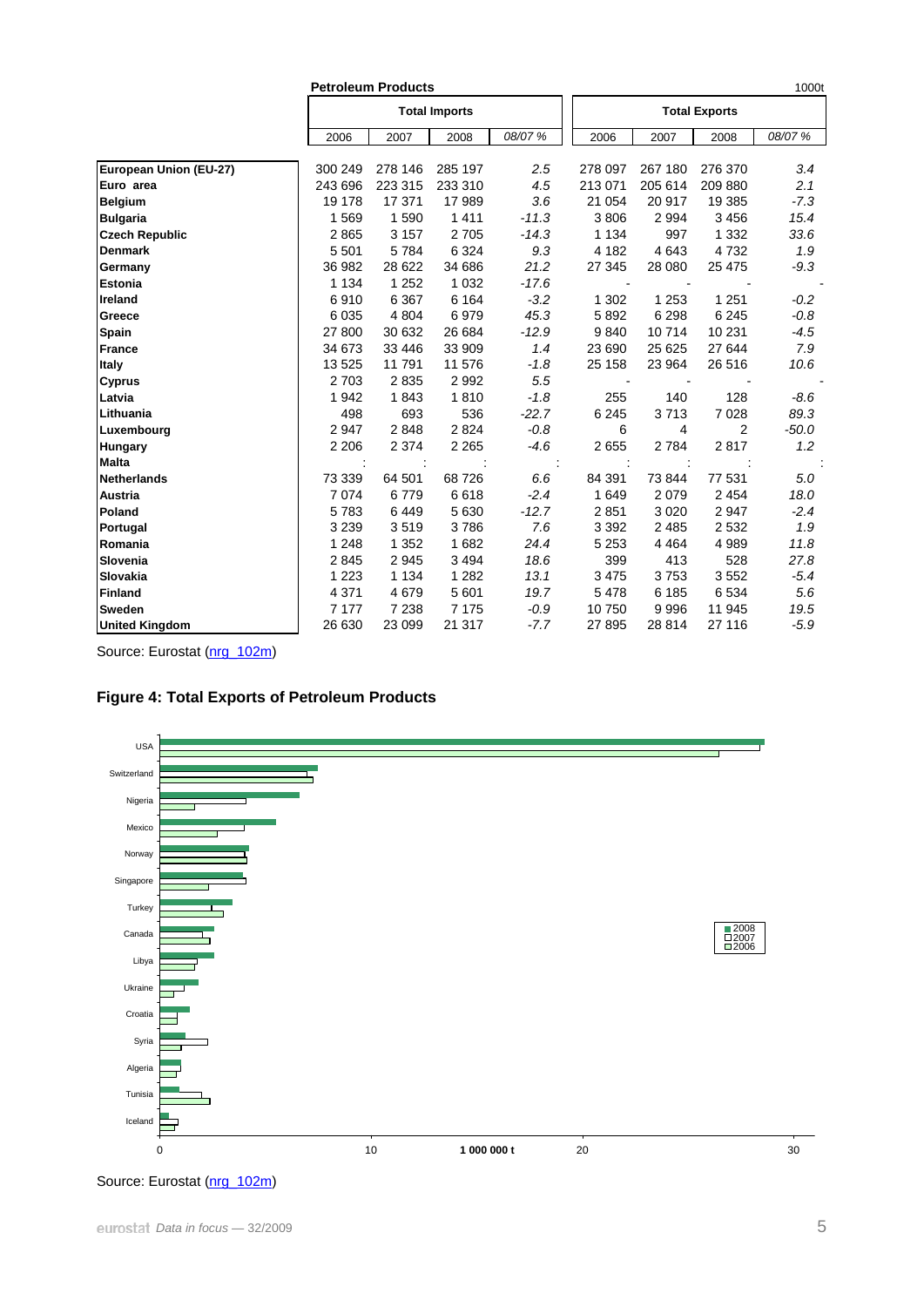### **EU exports of Crude oil and Petroleum Products by country of destination - 2008**

(1000 t)

|                             |       | Liquefied |        |             |                | Gas            |                 |           | Other           | Αll              |
|-----------------------------|-------|-----------|--------|-------------|----------------|----------------|-----------------|-----------|-----------------|------------------|
| Country                     | Crude | Petroleum | Motor  | Kerosenes   |                | Diesel         | Residual        | Petroleum | Petroleum       | Petroleum        |
|                             | Oil   | Gas       | Spirit | - Jet Fuels | Naptha         | Oil            | Fuel Oil<br>473 | Coke      | Products<br>518 | Products<br>1026 |
|                             |       |           |        |             |                |                |                 |           |                 |                  |
|                             |       |           |        |             |                |                |                 |           |                 |                  |
|                             |       |           |        |             |                |                |                 |           | 40              | 223              |
|                             |       |           |        |             |                |                |                 |           | $\overline{7}$  | 28               |
|                             |       |           |        |             |                |                |                 |           |                 |                  |
|                             |       |           |        |             |                |                |                 |           |                 |                  |
|                             |       |           |        |             |                |                |                 |           |                 | 28               |
|                             |       | 6         | 32     | 4           |                | 99             | 24              |           | 23              | 188              |
|                             |       |           | 5      | 214         | 54             | 56             |                 |           | 151             | 637              |
|                             |       |           |        |             |                |                |                 |           |                 |                  |
|                             | 582   |           | 2088   |             | 48             | $\overline{a}$ | 275             |           | 76              | 2593             |
| China, People's Republic of | 1     |           |        |             |                | $\overline{2}$ |                 | 24        | 63              | 228              |
|                             |       |           |        |             |                |                |                 |           |                 |                  |
|                             |       |           |        |             |                |                |                 |           |                 |                  |
|                             |       |           |        |             |                |                |                 |           |                 |                  |
|                             | 251   | 12        | 164    | 10          |                | 862            | 37              |           | 235             | 1437             |
|                             |       |           |        |             |                |                |                 |           |                 |                  |
|                             | 324   | 35        | 62     |             | $\overline{2}$ |                |                 |           | 174             | 915              |
|                             |       |           |        |             |                |                |                 |           |                 |                  |
|                             |       |           |        |             |                |                |                 |           |                 |                  |
|                             |       |           |        |             |                |                |                 |           | 9               | 13               |
|                             |       |           | 142    | 33          |                | 188            | 3               |           | 44              | 436              |
|                             | 135   |           |        |             | 6              |                |                 | 84        | 104             | 326              |
|                             |       |           |        |             |                |                |                 |           | 5               | 5                |
|                             |       |           | 1      |             |                |                |                 |           | 1               | 2                |
|                             |       |           |        |             |                |                |                 |           | ÷               |                  |
|                             |       |           | 757    |             | 146            |                | 277             |           | 22              | 1227             |
|                             |       |           |        |             |                |                |                 |           |                 |                  |
|                             |       |           |        |             | 4              |                |                 |           | $\overline{7}$  | 18               |
|                             |       |           |        |             |                |                |                 |           | $\overline{7}$  |                  |
|                             |       |           | 1993   |             |                |                | 8               |           | 104             | 16<br>2566       |
|                             | 1063  |           |        | 20          |                | 26             |                 |           |                 | 108              |
|                             |       | 32        | 14     |             |                |                |                 |           | 15              |                  |
|                             |       |           | 5302   |             | 35             |                |                 |           | 6               | 5494             |
|                             |       | 3         | 171    |             |                | 145            |                 |           |                 | 335              |
|                             |       |           |        |             |                |                | 20              |           |                 | 145              |
|                             |       |           |        |             |                |                |                 |           |                 |                  |
|                             |       |           | 4900   |             | 5              | 1068           |                 |           | 134             | 6619             |
|                             | 814   | 173       | 693    | 237         | 70             | 912            | 1553            | 120       | 247             | 4229             |
|                             |       |           |        |             |                |                |                 |           |                 |                  |
|                             |       |           |        |             |                |                |                 |           |                 |                  |
|                             |       |           |        |             |                |                |                 |           |                 |                  |
|                             |       |           |        |             |                |                |                 |           |                 |                  |
|                             |       |           | 11     |             |                |                | 40              |           | 246             | 311              |
|                             |       |           | 143    |             |                |                |                 |           | 12              | 359              |
|                             |       | 55        | 65     | 27          |                | 357            | 5               | 46        | 29              | 603              |
|                             |       |           | 132    |             | 42             | 25             | 3297            |           | 114             | 3931             |
|                             | 25    | 46        | 2010   | 656         | 219            | 3518           | 204             | 31        | 565             | 7490             |
|                             |       | 217       |        |             |                | 141            | 383             |           | 18              | 1222             |
|                             |       |           |        |             |                |                |                 |           | 8               | 8                |
|                             |       | 160       | 183    | 57          | 29             | 176            | 110             |           | 136             | 917              |
|                             | 299   | 39        | 435    | 3           | $\overline{2}$ | 1707           | 670             | 21        | 367             | 3437             |
|                             |       |           | 469    |             |                | 117            | 123             | 32        | 124             | 1853             |
|                             |       |           |        |             |                |                |                 |           |                 |                  |
|                             | 13000 | 62        | 20163  | 763         | 795            | 275            | 6191            |           | 236             | 28619            |
|                             |       |           |        |             |                |                |                 |           |                 | 41               |
|                             |       |           |        |             |                |                |                 |           |                 |                  |
|                             |       |           |        |             |                |                |                 |           |                 |                  |
|                             | 2712  | 1159      | 10193  | 476         | 1066           | 8566           | 8322            | 57        | 1540            | 25651            |
|                             | 19207 | 1999      | 50128  | 2500        | 2523           | 18241          | 22016           | 415       | 5388            | 103285           |
|                             |       |           |        |             |                |                |                 |           |                 |                  |
|                             |       |           | 144    |             |                |                |                 |           | 21              | 377              |
|                             |       |           | 7037   |             | 6              | 1068           | 481             |           | 777             | 10630            |

Source: Eurostat (nrg 133m)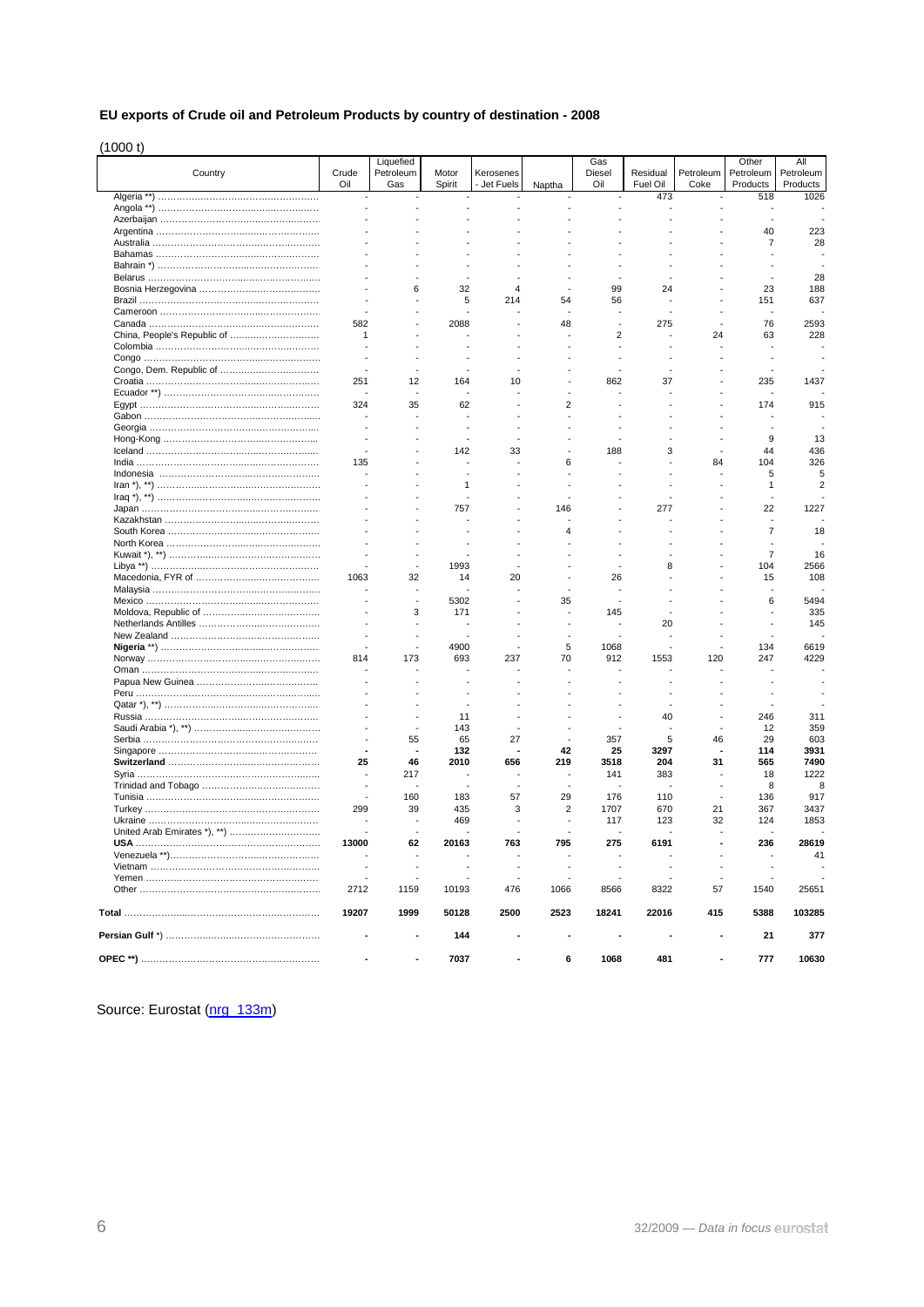### **EU imports of Crude oil and Petroleum Products by country of origin - 2008**

(1000 t)

|         |                          | Liquefied   |                |                          |                | Gas                      |                 |           | Other                    | All              |
|---------|--------------------------|-------------|----------------|--------------------------|----------------|--------------------------|-----------------|-----------|--------------------------|------------------|
| Country | Crude                    | Petroleum   | Motor          | Kerosenes                |                | Diesel<br>Oil            | Residual        | Petroleum | Petroleum                | Petroleum        |
|         | Oil<br>17640             | Gas<br>1866 | Spirit<br>226  | - Jet Fuels<br>166       | Naptha<br>2913 | $\blacksquare$           | Fuel Oil<br>211 | Coke      | Products<br>3            | Products<br>5446 |
|         | 11856                    |             |                |                          |                |                          |                 |           |                          | 26               |
|         | 16807                    | $\sim$      |                |                          | ÷,             | 110                      |                 |           |                          | 143              |
|         |                          | 44          |                |                          | 14             |                          | 1               | 25        | 13                       | 98               |
|         | ٠.                       |             |                |                          |                |                          |                 |           | $\overline{\phantom{a}}$ |                  |
|         |                          |             |                | $\overline{\phantom{a}}$ |                |                          |                 |           | ÷                        |                  |
|         |                          |             |                | 435                      |                |                          |                 |           | 62                       | 532              |
|         | 186                      | 309         |                | 2                        | 47             | 1464                     | 376             |           | 32                       | 2297             |
|         | $\overline{\phantom{a}}$ |             |                | ٠                        | ٠              |                          |                 |           | $\overline{\phantom{a}}$ | -1               |
|         | 3561                     |             | 10             | $\overline{a}$           | 23             |                          | 717             |           | 13                       | 828              |
|         | 2370                     |             |                |                          |                |                          |                 |           |                          |                  |
|         |                          |             | 10             |                          | 32             | 1308                     | 1               |           | 57                       | 1840             |
|         |                          |             |                |                          |                |                          |                 | 41        | 48                       | 89               |
|         |                          |             |                |                          |                |                          |                 |           |                          |                  |
|         | 1005                     | 42          |                |                          |                |                          |                 |           |                          | 42               |
|         |                          |             |                |                          |                |                          |                 |           |                          |                  |
|         | 41                       | 24          |                |                          | 78             |                          | 45              | 6         |                          | 172              |
|         |                          |             |                |                          |                |                          |                 |           |                          |                  |
|         | 4381                     | 577         | 226            | 111                      | 651            |                          | 90              | 169       | 62                       | 2073             |
|         | 1637                     |             |                |                          |                |                          |                 |           |                          |                  |
|         | 62                       |             |                |                          | 14             | 144                      |                 |           |                          | 221              |
|         |                          |             |                |                          |                |                          | 32              |           |                          |                  |
|         |                          |             |                |                          |                |                          |                 |           | 31                       | 31               |
|         |                          |             |                | 2360                     | 12             | 439                      |                 | 30        | 1                        | 3036             |
|         | 5                        |             |                |                          | ÷,             |                          |                 |           | 11                       |                  |
|         |                          | 44          |                |                          |                |                          |                 |           | 31                       | 11               |
|         | 31443                    |             |                |                          | 43             |                          | 97              |           |                          | 193              |
|         | 19271                    |             |                |                          |                |                          |                 |           | $\overline{7}$           | 98               |
|         |                          |             |                |                          |                |                          |                 | 20        |                          | 399              |
|         | 23044                    | 605         |                |                          |                | 198                      | 121             |           | 31                       | 1266             |
|         |                          |             |                |                          |                | 578                      |                 |           | 141                      | 1032             |
|         |                          |             |                |                          |                |                          |                 |           |                          |                  |
|         | 6119                     |             |                | 2613                     |                |                          |                 |           | ÷,                       | 2769             |
|         | 60153                    | 390         | 18             | 646                      | 1447           | 172<br>÷,                | 1007            |           | 15                       | 3712             |
|         | $\overline{a}$           |             |                |                          |                |                          |                 |           |                          |                  |
|         |                          |             |                | 47                       |                | 63                       |                 |           | 39                       | 160              |
|         | 8923                     |             |                |                          |                |                          |                 |           | ÷,<br>$\overline{a}$     | 229              |
|         |                          |             |                | ÷,                       |                |                          |                 |           |                          |                  |
|         |                          |             |                | 13                       | 6              |                          |                 |           | 10                       | 36               |
|         |                          |             |                | ÷,                       |                |                          |                 |           | $\overline{a}$           |                  |
|         | 22696                    | 257         | 23             | ÷,                       |                |                          |                 |           |                          | 353              |
|         | 82878                    | 3312        | 873            | 257                      | 335            | 1753                     | 664             | 23        | 292                      | 8501             |
|         | 163                      |             |                |                          |                |                          |                 |           |                          |                  |
|         |                          |             |                | ÷,                       |                |                          |                 |           |                          |                  |
|         |                          |             |                |                          |                |                          |                 |           |                          |                  |
|         | 32                       | 42          |                |                          |                | 23                       |                 |           |                          | 425              |
|         | 179984                   | 721         |                | 395                      | 3258           | 13403                    | 12174           |           | 703                      | 32102            |
|         | 38810                    | 368         | 241            | 2135                     | 225            | 28                       |                 |           | ٠                        | 3060             |
|         |                          |             |                |                          | 21             |                          |                 |           | ÷                        | 21               |
|         | $\overline{\phantom{a}}$ | $\sim$      | 127            | 1312                     |                | 553                      | 6               |           | 50                       | 2287             |
|         | 106                      | 66          |                | $\overline{\phantom{a}}$ | 42             | 313                      | 363             |           | 5                        | 883              |
|         | 6998                     |             |                | ÷,                       | 77             |                          |                 |           | ÷                        | 77               |
|         |                          | 4           |                | 60                       |                | 10                       | 37              |           | 1                        | 114              |
|         | 1829                     |             |                | $\overline{\phantom{a}}$ | 64             |                          |                 |           |                          | 64               |
|         | 1102                     |             | 79             | $\overline{\phantom{a}}$ | 71             | 29                       | 68              |           | 110                      | 772              |
|         | 1093                     | 18          |                |                          | 11             | 94                       | 86              | 39        | 31                       | 360              |
|         | 667                      | 15          | 6              | 1696                     |                |                          |                 |           |                          | 1910             |
|         | 900                      | 63          | 79             | 243                      | 178            | 5627                     | 2141            | 5846      | 1378                     | 15873            |
|         | 9052                     |             |                | 1112                     | 1              | 578                      |                 | 2744      | 227                      | 4918             |
|         | $\overline{\phantom{a}}$ |             |                |                          |                |                          |                 |           |                          |                  |
|         | $\overline{\phantom{a}}$ |             | $\blacksquare$ | 23                       |                | $\overline{\phantom{a}}$ |                 |           |                          | 33               |
|         | 19422                    | 478         | 5109           | 5469                     | 680            | 7472                     | 4091            | 1259      | 1281                     | 18881            |
|         | 574235                   | 9246        | 7026           | 19096                    | 10243          | 34360                    | 22329           | 10202     | 4685                     | 117414           |
|         | 96342                    | 469         | 247            | 6879                     | 268            | 51                       | 97              |           | 93                       | 8986             |
|         | 217740                   | 2982        | 514            | 8369                     | 4629           | 801                      | 1315            | 2744      | 287                      | 22920            |

Source: Eurostat ([nrg\\_123m](http://nui.epp.eurostat.ec.europa.eu/nui/show.do?dataset=nrg_123m&lang=en))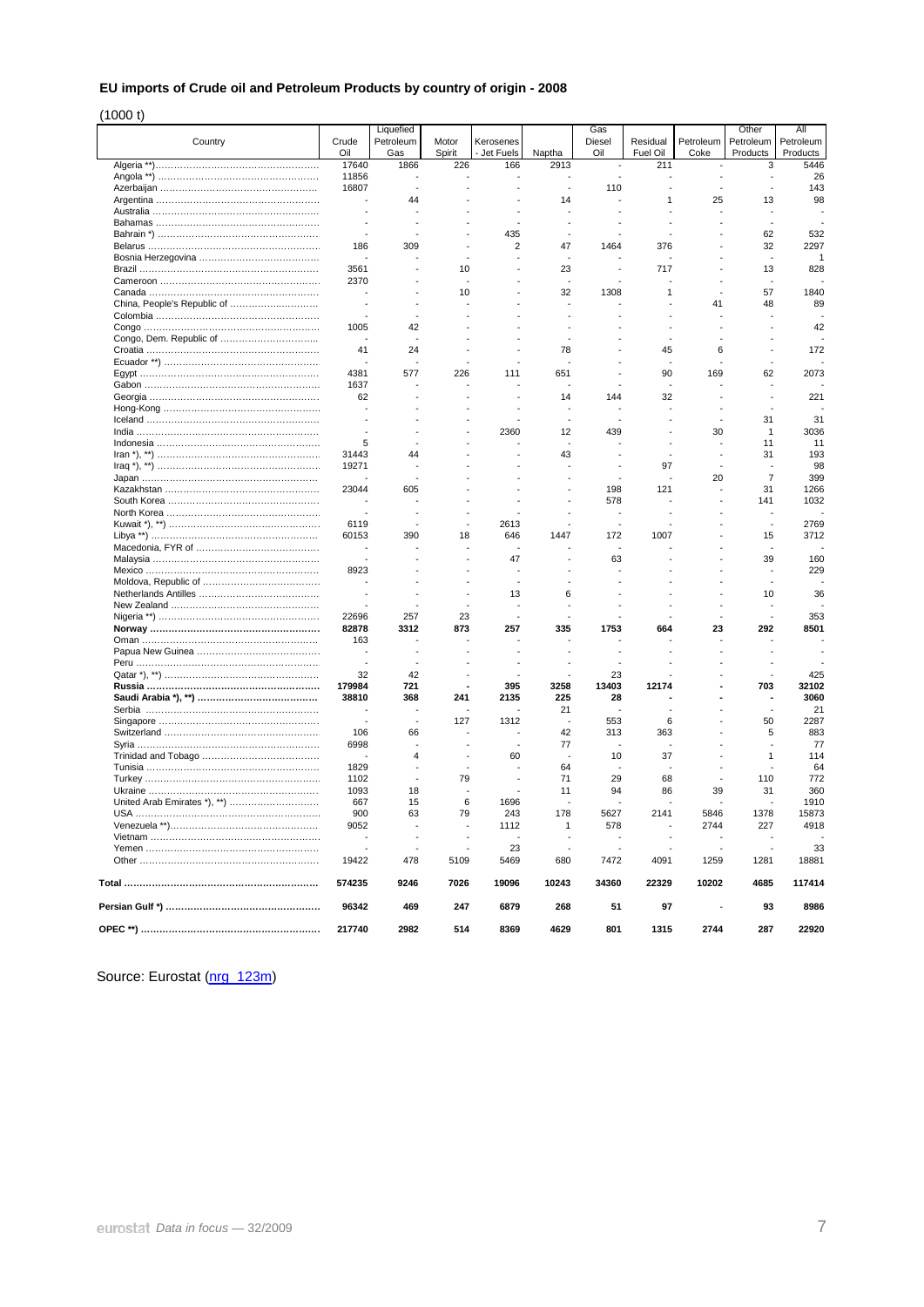

## **Figure 5: Imports of Crude oil and Feedstocks by Member State [% of total imports]**